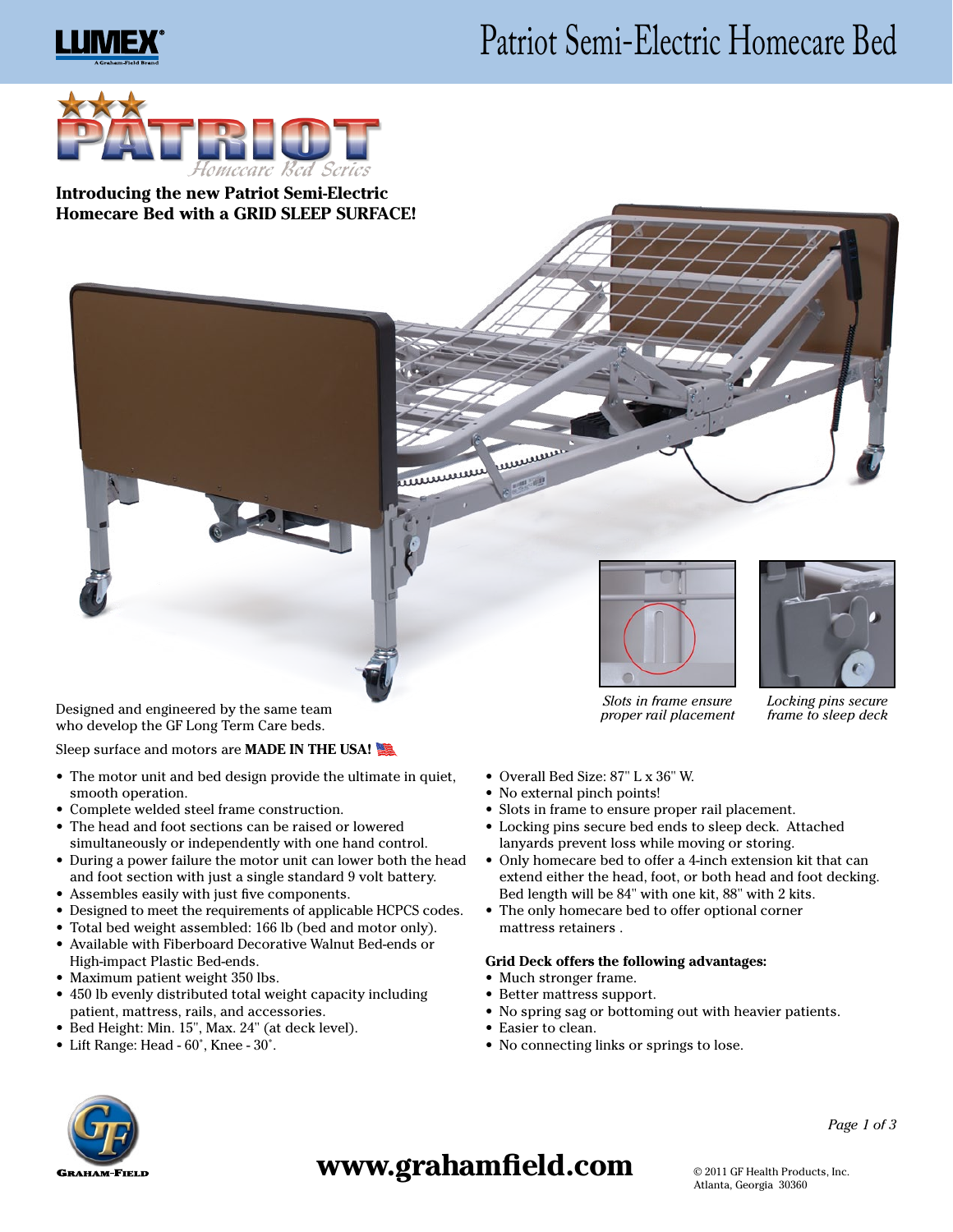

| Fiberboard<br><b>Decorative Walnut</b><br><b>Bed-Ends</b> | <b>High Impact</b><br><b>Plastic Bed-Ends</b> | <b>Description</b>                                  | (UOM: 1 ea)                                                                       | <b>HCPCS</b> |
|-----------------------------------------------------------|-----------------------------------------------|-----------------------------------------------------|-----------------------------------------------------------------------------------|--------------|
| US0208                                                    | US0208PL                                      | Semi-Electric Bed Only                              |                                                                                   | E0295        |
| US0208-220V                                               | US0208PL-220V                                 | Semi-Electric Bed Only - 220 V - International Only |                                                                                   |              |
| US0208-IFPKGFR                                            | US0208PL-IFPKGFR                              | and Full Chrome Rails                               | Semi-Electric Bed with 1633-Innerspring Mattress with Foam Sleep Surface          | E0260        |
| US0208-IFPKGHR                                            | US0208PL-IFPKGHR                              | and Half Chrome Rails                               | Semi-Electric Bed with 1633-Innerspring Mattress with Foam Sleep Surface          | E0260        |
| <b>US0208-PKG</b>                                         | US0208PL-PKG                                  |                                                     | Semi-Electric Bed with 1633-Innerspring Mattress and Full Chrome Rails            | E0260        |
| US0208-PKGHR                                              | US0208PL-PKGHR                                |                                                     | Semi-Electric Bed with 1633-Innerspring Mattress and Half Chrome Rails            | E0260        |
| US0208-RFPKG                                              | US0208PL-RFPKG                                |                                                     | Semi-Electric Bed with 1633-Rolled Foam Mattress and Full Chrome Rails            | E0260        |
| US0208-RFPKGHR                                            | US0208PL-RFPKGHR                              |                                                     | Semi-Electric Bed with 1633-Rolled Foam Mattress and Half Chrome Rails            | E0260        |
| US0208-RPKG                                               | US0208PL-RPKG                                 |                                                     | Semi-Electric Bed with No Mattress and Full Chrome Rails                          | E0260        |
| US0208-RPKGHR                                             | US0208PL-RPKGHR                               |                                                     | Semi-Electric Bed with No Mattress and Half Chrome Rails                          | E0260        |
| US0208-XFIPKGFR                                           | US0208PL-XFIPKGFR                             |                                                     | Semi-Electric Bed with 1633-Extra Firm Innerspring Mattress and Full Chrome Rails | E0260        |
| US0208-XFIPKGHR                                           | US0208PL-XFIPKGHR                             |                                                     | Semi-Electric Bed with 1633-Extra Firm Innerspring Mattress and Half Chrome Rails | E0260        |

#### **Warranty:**

• Two year warranty for defects in workmanship and

materials of mechanical components, frame, and electronics. • During the warranty period, defective items will be repaired or replaced at manufacturer's option. The warranty does not include any labor charges incurred in replacement part(s) installation or any associated freight or shipping charges to the manufacturer.

**Bed shipped in three cartons:**

- 1. Foot section and motor. 2. Head section and Hi/Lo rod.
- 3. Bed end set.